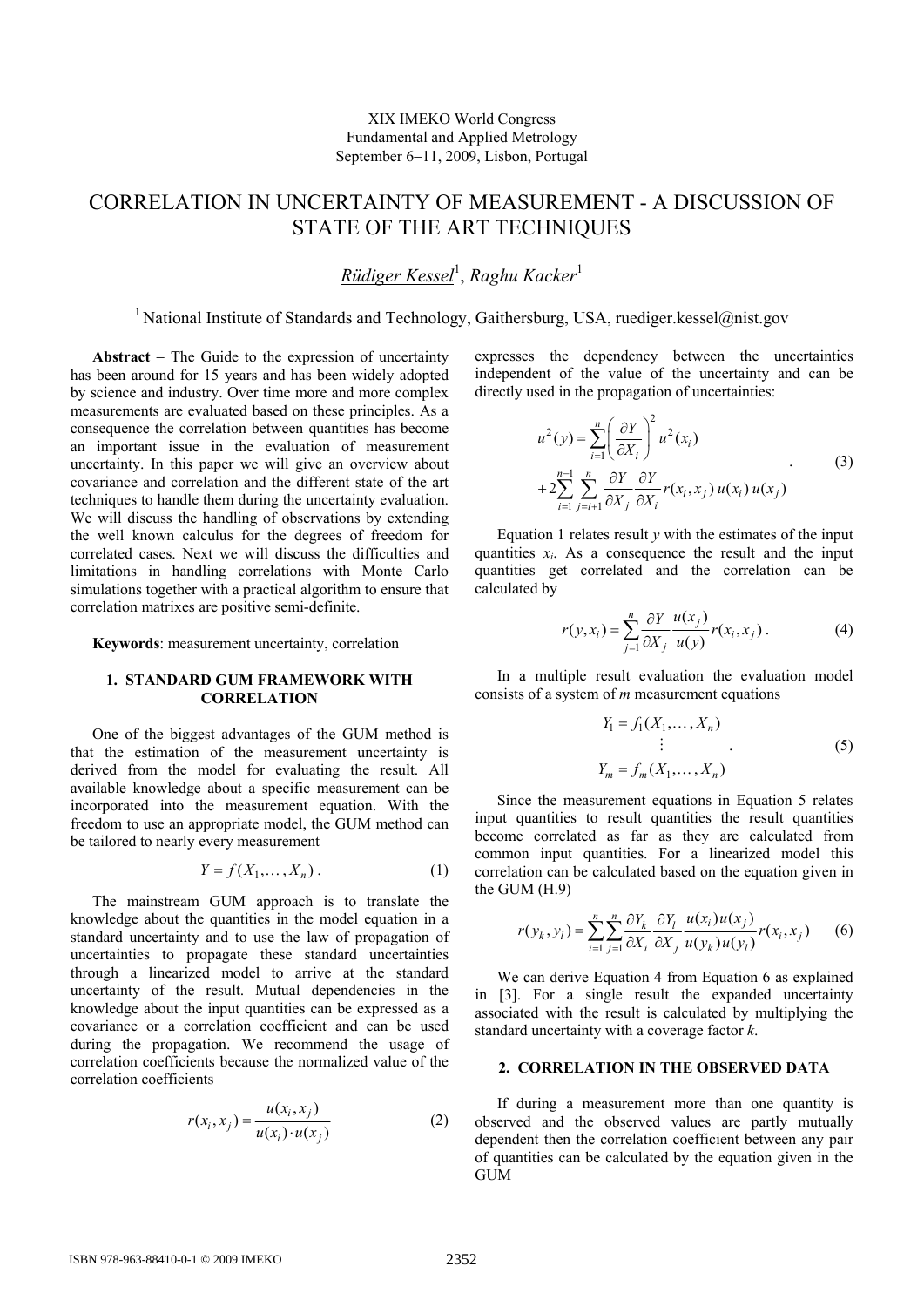$$
r(q_i, q_j) = \frac{1}{(n-1) s(q_i) s(q_j)} \sum_{l=1}^{n} (q_{i,l} - q_i)(q_{j,l} - q_j) \quad (7)
$$

with  $q_{i,l}$  and  $q_{j,l}$  being values of a series  $(l = 1...n)$  of observations,  $q_i$  and  $q_j$  being the average value and  $s(q_i)$  and  $s(q_i)$  being the experimental standard deviation of the series. The degrees of freedom  $v_i$  and  $v_j$  are the number of observations *n* minus one.

One way to set the coverage factor *k* is by using a t-table and looking up the value based on the effective degrees of freedom. The GUM uses the Welch-Satterthwaite formula to calculate the degrees of freedom. This formula cannot be used if any input quantities with non infinite degrees of freedom are correlated. We want to propose an extended version of the Welch-Satterthwaite formula [\[4](#page-2-1)] which handles correlated input quantities correctly:

<span id="page-1-0"></span>
$$
\frac{u^2(y)}{v_y} = \sum_{i=1}^n \frac{u_i^2(x_i) \cdot r^2(y, x_i)}{v_i}
$$
  
+2
$$
\sum_{i=1}^{n-1} \left[ \frac{u_i(x_i) \cdot r(y, x_i)}{\sqrt{v_i}} \sum_{j=i+1}^n r^2(x_i, x_j) \frac{u_j(x_j) \cdot r(y, x_j)}{\sqrt{v_j}} \right]^{(8)}
$$

<span id="page-1-1"></span>In case all correlation coefficients  $r(x_i,x_j)$ ,  $i \neq j$  are zero, Equation [8](#page-1-0) simplifies to the Welch-Satterthwaite formula.

Note that two quantities of type A which are correlated need to have the same degrees of freedom. Equation [8](#page-1-0) has some other interesting features. If two quantities  $X_1$  and  $X_2$ are totally correlated  $(r(x_1, x_2) = \pm 1)$  then the effective degrees of freedom based on Equation [8](#page-1-0) is equal to the degrees of freedom of  $X_1$  or  $X_2$  which need to be the same. This is consistent with the understanding that totally correlated quantities essential represent the same knowledge.

## **3. MONTE CARLO SIMULATION WITH CORRELATED INPUT QUANTITIES**

The supplement 1 to the GUM [[2\]](#page-2-2) describes an alternative way to do the calculations to propagate the uncertainty for a given measurement model. The method can handle correlation as well as long as all quantities which are correlated are distributed normally or are totally correlated. In practice this can be an important limitation in case the distribution of the correlated quantities differs significantly from normal. This is for example the case if a t-distribution is used to bootstrap the distribution for quantities of type A. Therefore the supplement 1 uses a Bayesian evaluation of type A which is based on a normal distribution.

Another well known restriction is that the correlation matrix must be positive semi-definite (all Eigen values larger or equal to zero) otherwise the algorithm will fail to simulate a multivariate normal distribution.

The mainstream GUM method does not have this limitation. The calculation is possible as long as the uncertainty calculated from Equation [3](#page-0-4) is greater or equal to zero although it might not make much physical sense to do so.

In practice a positive definite correlation matrix can become negative definite because of rounding errors if the

correlation coefficients are rounded to 2 or 3 digits. The probability for this effect is dependent on the size of the matrix. The effect has been studied via simulations [[5\]](#page-2-3). The results are shown in Figure [1.](#page-1-1) The probability that a  $10 \times 10$ matrix is not positive semi-definite after rounding of the values to two significant digits is close to 1.



Fig. 1. Probability that a correlation matrix is not positive semidefinite after rounding.

Therefore it is useful to implement a matrix-correction algorithm which ensures that all Eigen values are positive prior to any calculation as suggested in [\[2](#page-2-2)]. We have studied different matrix correction methods. We think that an algorithm which shifts the negative Eigen values (spectral decomposition) [[6\]](#page-2-4) is useful. However such algorithm should be combined with a check of the least maximum norm [[7\]](#page-2-5) of the change to ensure that the modified matrix is close enough to the original matrix. The least maximum norm can be calculated by

$$
N_{\text{LMN}} = \max_{i,j} \left| r_{ij} - p_{ij} \right| \tag{9}
$$

with  $r_{ij}$  being the correlation coefficients of the original matrix and  $p_{ij}$  being the elements of the corrected matrix.

Simulations with  $10<sup>8</sup>$  random correlations matrixes show that the corrected matrixes produced by the algorithm do not differ more than  $\pm 1$  on the last significant digit of the rounded correlation matrix. This limit should be used for the least maximum norm to ensure that the correlation matrix is only negative definite because of rounding and not because of any other reasons such as incorrect data.

The matrix correction algorithm together with a limit on the least maximum norm can be incorporated into the mainstream GUM method to numerically validate a given correlation matrix. A matrix is valid if it is either positive semi-definite or if it can be corrected and the norm does not exceed  $\pm$  1 on last significant digit.

#### **4. CONCLUSIONS**

The GUM and the supplement provide a solid basis for the calculation of uncertainty in measurement including correlations and multiple results. The standard GUM procedure can be extended by the calculation of the degrees